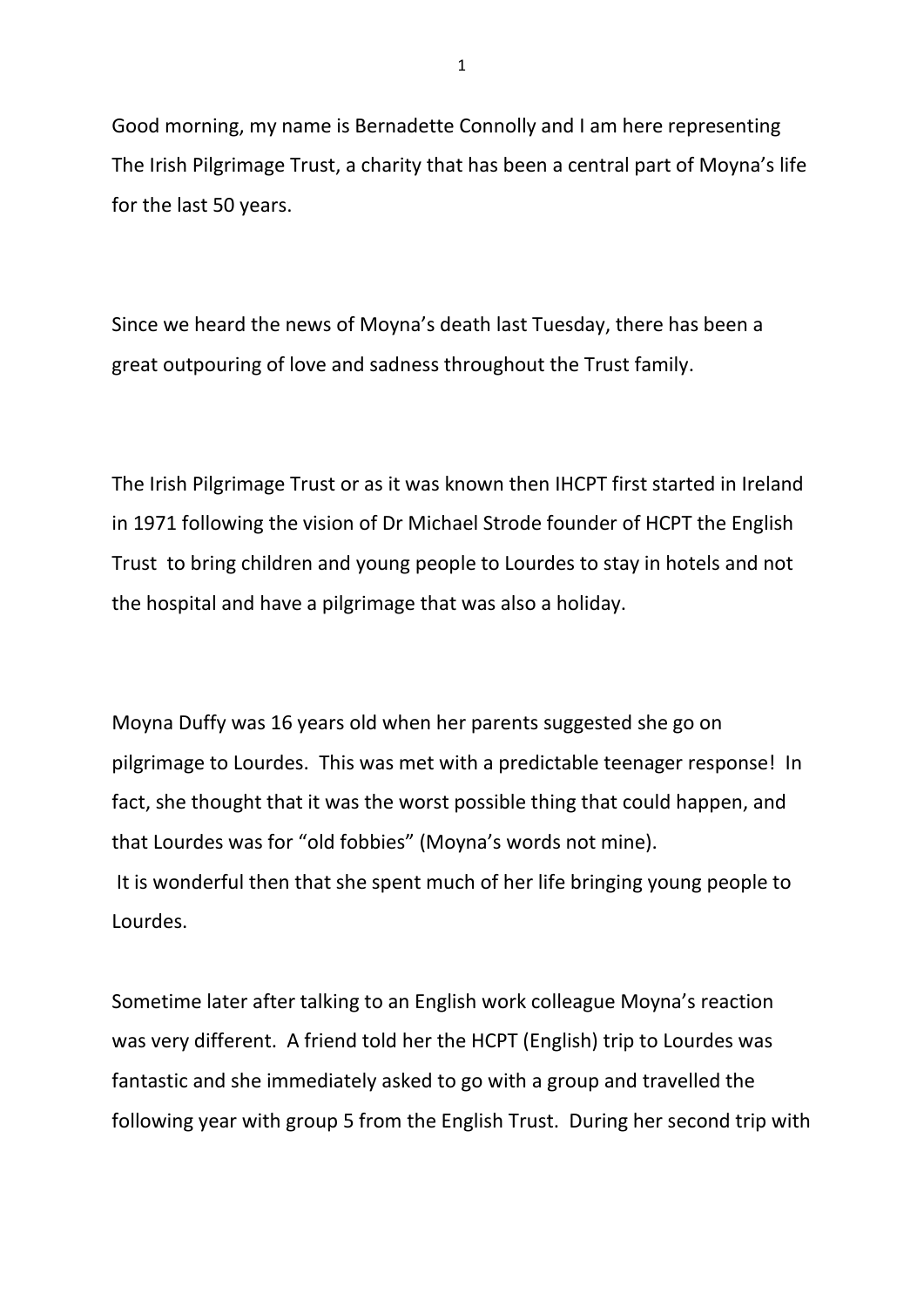HCPT a voice called to her from across the Domaine in Lourdes, "you're Irish, you should be with IHCPT, the Irish Trust".

That was Anthea O'Grady who had founded the Irish Trust in 1971 and Moyna Duffy travelled with the Irish trust in group 64 the following year.

She became a Group Leader and led Group 64 on the Trust's annual children's Easter pilgrimage to Lourdes for many years.

In 1980 Moyna was now married to Donald and she took on the role of National Secretary of The Irish Pilgrimage Trust. Over the following 20 years she played a central role in the growth and expansion of the Trust, a period when the Trust more than doubled in size and reached the four corners of Ireland.

Moyna's organisational skills and close relationship with the Board of Trustees and Group Leaders throughout the country were legendry. She knew everyone and everyone knew her. Under Moyna's stewardship the annual Easter Pilgrimage to Lourdes was meticulously planned and provided a template that has endured. Transporting 500 young people with special needs and the 650 Trust volunteers to and from France was no mean feat at that time and she managed it all magnificently.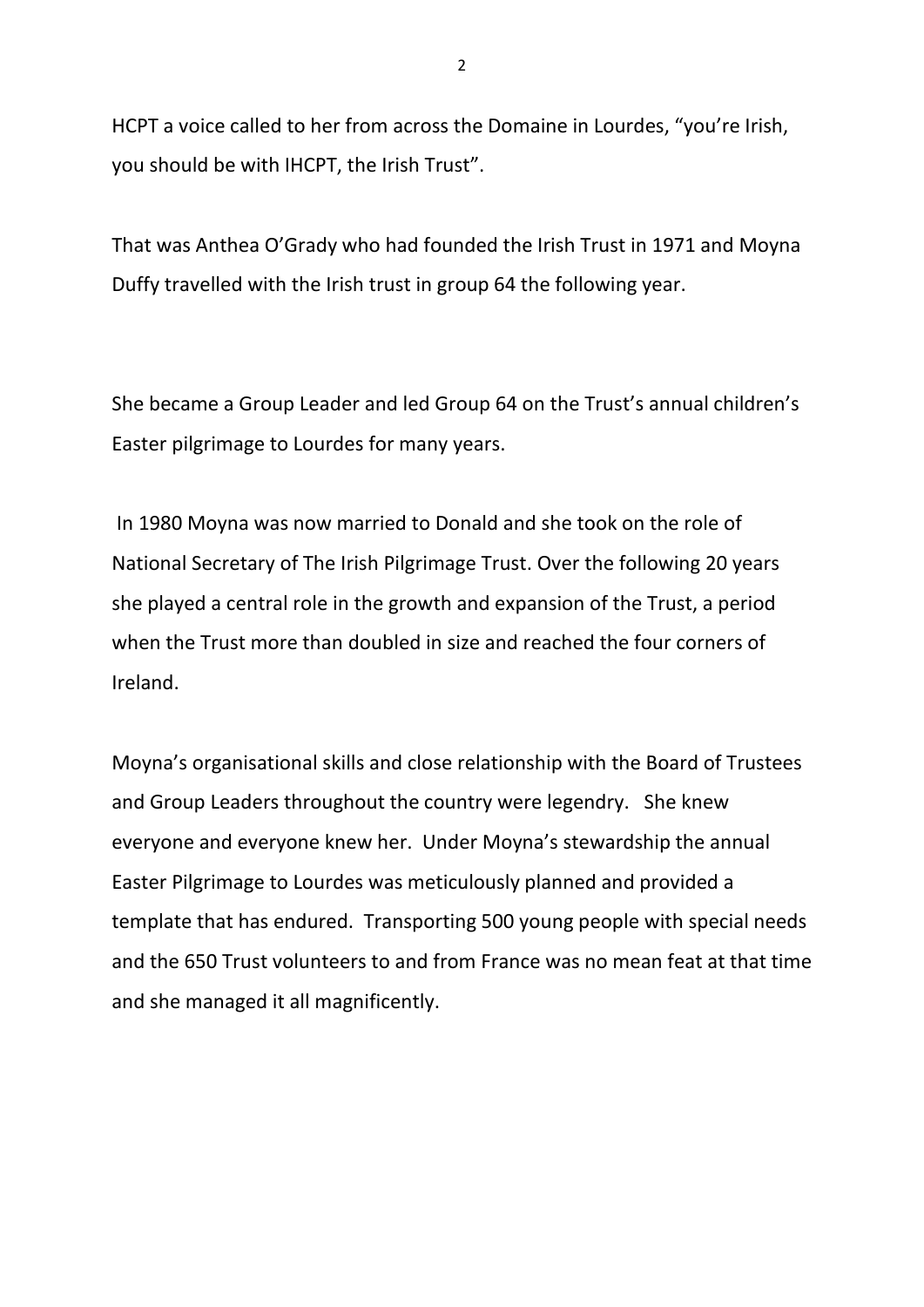Today in the office, we have many advantages that Moyna did not have, mobile phones, internet, email and forms that can now be filled in online. Moyna did it all working from home in the early years. Using a typewriter and handwriting a lot of information, she wrote wonderful letters, never forgot to thank anyone and always remembered to send a letter of condolence if anyone from the Trust family lost a loved one.

Obstacles never deterred Moyna – she always found a way! The children were her focus and she did whatever had to be done to ensure that they got the holiday they deserved. She was a force to be reckoned with and when she said jump the group leaders did jump. But she always did it with kindness and caring and with the good of the Trust and all involved in the Trust at the heart of everything she did.

Moyna fostered a great relationship with the Board of Trustees who are responsible for the overall running of the Trust. She worked successfully with many different Boards of Trustees and Chairpersons over the years.

Group 64 had as its motto "Forever Friends" and when Moyna travelled to Lourdes in later years as a retired Trust volunteer, she joined our wonderful "Forever Friends" group travelling with others who have given huge service to the Trust in the past.

3